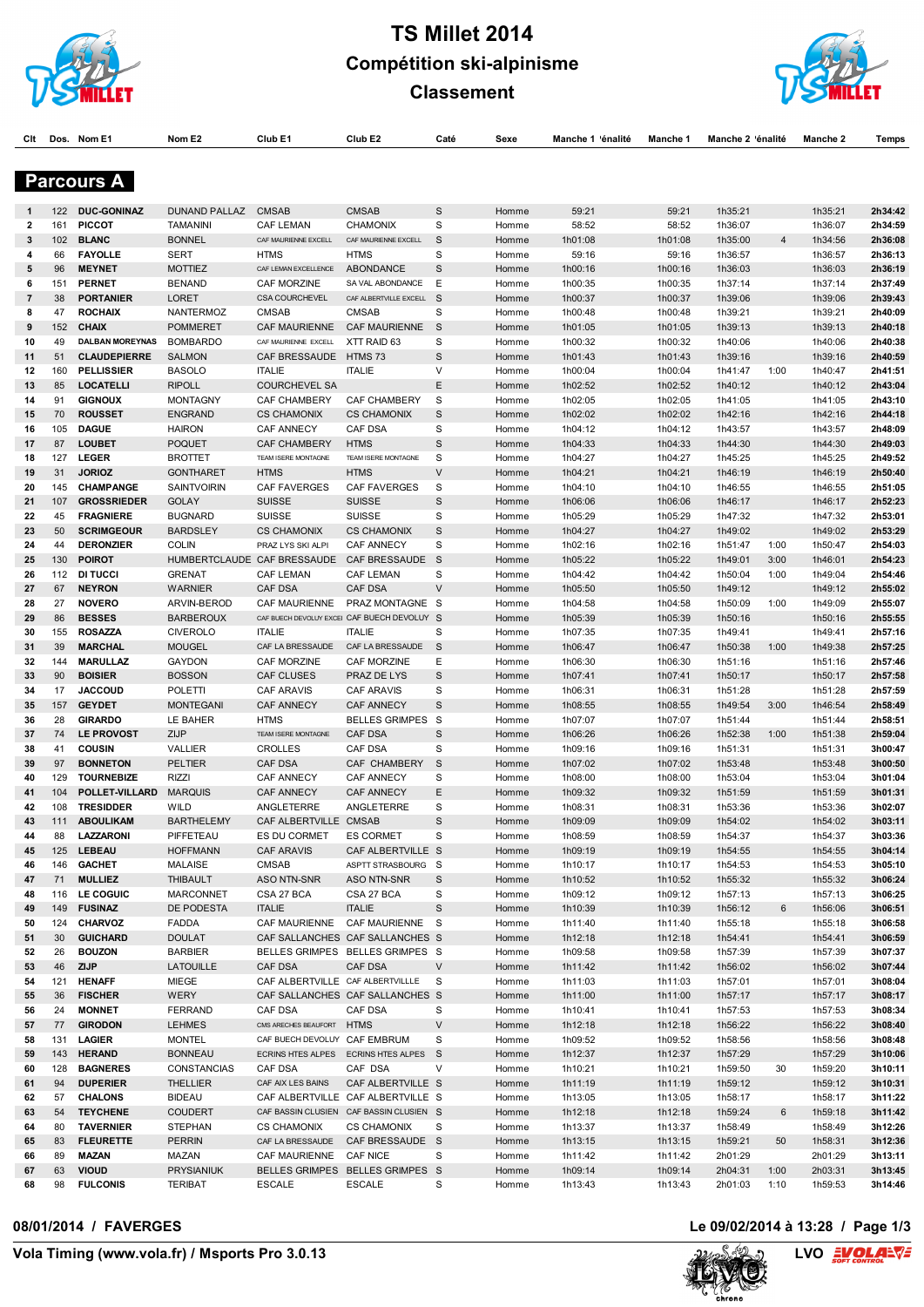

## **TS Millet 2014 Compétition ski-alpinisme Classement**



| Clt | Dos.                | Nom E1                          | Nom E2                             | Club E1                                     | Club E2                                           | Caté         | Sexe  | Manche 1 'énalité  | Manche 1           | Manche 2 'énalité  | <b>Manche 2</b>    | Temps              |
|-----|---------------------|---------------------------------|------------------------------------|---------------------------------------------|---------------------------------------------------|--------------|-------|--------------------|--------------------|--------------------|--------------------|--------------------|
| 69  | 29                  | <b>CONSTANT</b>                 | <b>PELONG</b>                      |                                             | CAF ALBERTVILLE CAF ALBERTVILLE V                 |              | Homme | 1h14:17            | 1h14:17            | 2h00:30            | 2h00:30            | 3h14:47            |
| 70  | 61                  | <b>JACQUARD</b>                 | LAMARQUE                           | <b>CAF FAVERGES</b>                         | <b>CAF FAVERGES</b>                               | S            | Homme | 1h13:14            | 1h13:14            | 2h02:02            | 2h02:02            | 3h15:16            |
| 71  | 19                  | <b>BONTAZ</b>                   | <b>PHILIPOT</b>                    | CAF LA ROCHE                                | CAF LA ROCHE                                      | S            | Homme | 1h14:24            | 1h14:24            | 2h01:22            | 2h01:22            | 3h15:46            |
| 72  | 21                  | <b>PRETOT</b>                   | <b>MORVAN</b>                      | <b>CAF ARAVIS</b>                           | <b>CAF ARAVIS</b>                                 | S            | Homme | 1h15:15            | 1h15:15            | 2h03:52            | 2h03:52            | 3h19:07            |
| 73  | 136                 | <b>GOPAUL</b>                   | <b>TIBBETTS</b>                    | <b>SA CHAMONIX</b>                          | <b>SA CHAMONIX</b>                                | S            | Homme | 1h15:27            | 1h15:27            | 2h03:57            | 2h03:57            | 3h19:24            |
| 74  | 23                  | <b>GILLET</b>                   | <b>DUBOIS</b>                      | <b>CAF MAURIENNE</b>                        |                                                   | S            | Homme | 1h12:41            | 1h12:41            | 2h08:00            | 2h08:00            | 3h20:41            |
| 75  | 81                  | <b>SORREL</b>                   | <b>HERBIN</b>                      | <b>CAF FAVERGES</b>                         | CAF FAVERGES                                      | S            | Homme | 1h20:57            | 1h20:57            | 2h00:12            | 2h00:12            | 3h21:09            |
| 76  | 137                 | <b>BOIS</b>                     | <b>PRIEUR</b>                      | <b>HTMS</b>                                 | SA COURCHEVEL S                                   |              | Homme | 1h16:48            | 1h16:48            | 2h05:13<br>3:00    | 2h02:13            | 3h22:01            |
| 77  | 134                 | <b>FABRE</b>                    | <b>GEAY</b>                        | <b>CAF DSA</b>                              | <b>CAF DSA</b>                                    | $\mathbf S$  | Homme | 1h15:52            | 1h15:52            | 2h06:22<br>1:40    | 2h04:42            | 3h22:14            |
| 78  | 126                 | <b>PELLOUX</b>                  | COSTE                              | CAF GAP                                     | CAF GAP                                           | S            | Homme | 1h14:45            | 1h14:45            | 2h07:32            | 2h07:32            | 3h22:17            |
| 79  | 40                  | <b>CHOUDIN</b>                  | <b>LIOTARD</b>                     | <b>CAF CHAMBERY</b>                         | <b>CAF CHAMBERY</b>                               | S            | Homme | 1h17:36            | 1h17:36            | 2h05:13            | 2h05:13            | 3h22:49            |
| 80  | 115                 | <b>FASSIER</b>                  | <b>NEGRO</b>                       |                                             | CAF ALBERTVILLE CAF ALBERTVILLE S                 |              | Homme | 1h18:46            | 1h18:46            | 2h04:22            | 2h04:22            | 3h23:08            |
| 81  | 109                 | <b>BENEDICTO</b>                | <b>BULIARD</b>                     | <b>CAF CLUSES</b>                           | CAF LA ROCHE                                      | S            | Homme | 1h17:49            | 1h17:49            | 2h05:41            | 2h05:41            | 3h23:30            |
| 82  | 20                  | <b>GEHANT</b>                   | <b>SPECKBACHER</b>                 | ASPTT STRASBOURG                            | ASPTT STRASBOURG V                                |              | Homme | 1h16:42            | 1h16:42            | 2h07:23            | 2h07:23            | 3h24:05            |
| 83  | $\overline{4}$      | <b>BONNEL</b>                   | <b>ROUX</b>                        | CAF MAURIENNE EXCEL                         | CAF MAURIENNE                                     | <sub>S</sub> | Homme | 1h15:33            | 1h15:33            | 2h08:35            | 2h08:35            | 3h24:08            |
| 84  | 154                 | <b>FENOGLIO</b>                 | <b>BESSONE</b>                     | <b>ITALIE</b>                               | <b>ITALIE</b>                                     | S            | Homme | 1h15:42            | 1h15:42            | 2h08:33            | 2h08:33            | 3h24:15            |
| 84  | 62                  | <b>DUVERLIE</b>                 | <b>BORGHESE</b>                    | <b>CAF DSA</b>                              | <b>CAF DSA</b>                                    | V            | Homme | 1h14:43            | 1h14:43            | 2h09:32            | 2h09:32            | 3h24:15            |
| 86  | 16                  | <b>GRIMBERT</b>                 | <b>PARRA</b>                       |                                             |                                                   | S            | Homme | 1h18:05            | 1h18:05            | 2h06:30            | 2h06:30            | 3h24:35            |
| 87  | 147                 | <b>COCHARD</b>                  | <b>GUILLAUMONT</b>                 | <b>CAF ANNECY</b>                           | <b>CAF ANNECY</b>                                 | E            | Homme | 1h13:51            | 1h13:51            | 2h10:50            | 2h10:50            | 3h24:41            |
| 88  | 52                  | <b>HENRI</b>                    | <b>FAVRE</b>                       | <b>CAF BRIGNOLES</b>                        | <b>CS CHAMONIX</b>                                | S            | Homme | 1h16:46            | 1h16:46            | 2h07:56            | 2h07:56            | 3h24:42            |
| 89  | 35                  | <b>RIGAUD</b>                   | <b>LOISEL</b>                      | <b>CAF CHAMBERY</b>                         | <b>CAF CHAMBERY</b>                               | S            | Homme | 1h16:26            | 1h16:26            | 2h08:49<br>4       | 2h08:45            | 3h25:15            |
| 90  | 53                  | <b>BERTOLINI</b>                | <b>PORRET</b>                      | CAF BASSIEN CLUSIEN                         | CAF BASSIN CLUSIEN V                              |              | Homme | 1h17:20            | 1h17:20            | 2h08:15            | 2h08:15            | 3h25:35            |
| 91  | 150                 | <b>GENDRE</b>                   | <b>TURRILLOT</b>                   |                                             | <b>CAF LEMAN</b>                                  | S            | Homme | 1h17:58            | 1h17:58            | 2h07:41<br>1:30    | 2h06:11            | 3h25:39            |
| 92  | 25                  | <b>DUC</b>                      | <b>MERCIER</b>                     |                                             | CAF ALBERTVILLE CAF ALBERTVILLE S                 |              | Homme | 1h19:02            | 1h19:02            | 2h06:44            | 2h06:44            | 3h25:46            |
| 93  | 48                  | <b>REY</b>                      | <b>LOCATELLI</b>                   | CAF ALBERTVILLE CAF VANOISE                 |                                                   | $\mathbf S$  | Homme | 1h23:21            | 1h23:21            | 2h03:35            | 2h03:35            | 3h26:56            |
| 94  | 11                  | <b>BONNEFOI</b>                 | CANDELA                            | <b>TEAM ISERE</b>                           | <b>TEAM ISERE</b>                                 | Ε            | Dame  | 1h18:22            | 1h18:22            | 2h08:43            | 2h08:43            | 3h27:05            |
| 95  | 32                  | <b>PLISSON</b>                  | <b>DORNE</b>                       | BELLES GRIMPES CAF DSA                      |                                                   | $\mathbf S$  | Homme | 1h16:39            | 1h16:39            | 2h10:34            | 2h10:34            | 3h27:13            |
| 96  | 55                  | <b>GOYER</b>                    | <b>DECROO</b>                      | CAF DSA                                     | <b>CAF DSA</b>                                    | S            | Homme | 1h17:04            | 1h17:04            | 2h11:00            | 2h11:00            | 3h28:04            |
| 97  | 13                  | <b>DAUCOURT</b>                 | <b>GENTIEU</b>                     | <b>SUISSE</b>                               | <b>SUISSE</b>                                     | $\vee$       | Dame  | 1h19:49            | 1h19:49            | 2h08:41            | 2h08:41            | 3h28:30            |
| 98  | 65                  | <b>MOLLARET</b>                 | SARAZIN                            | <b>SALOMON SM</b>                           | CAF GRENOBLE OISANS                               | V            | Homme | 1h18:27            | 1h18:27            | 2h10:47            | 2h10:47            | 3h29:14            |
| 99  | 14                  | <b>JOHNSTON</b>                 | <b>SWINTON</b>                     | ANGLETERRE                                  | ANGLETERRE                                        | S            | Homme | 1h19:45            | 1h19:45            | 2h09:36            | 2h09:36            | 3h29:21            |
| 100 | 12                  | <b>ZUBERER</b>                  | DE CHOUDENS                        | CAF VANOISE                                 | CAF ISERE                                         | V            | Dame  | 1h18:35            | 1h18:35            | 2h11:17            | 2h11:17            | 3h29:52            |
| 101 | 119                 | <b>THEVENOUD</b>                | <b>ALEXANDRE</b>                   | <b>SALOMON</b>                              | <b>SALOMON</b>                                    | S            | Homme | 1h16:46            | 1h16:46            | 1:00<br>2h14:16    | 2h13:16            | 3h31:02            |
| 102 | 3                   | <b>MARTIN</b>                   | <b>HUGOT</b>                       | CAF ALBERTVILLE EXCELL                      | CAF CHAMBERY EXCELL                               | S            | Dame  | 1h19:12            | 1h19:12            | 2h12:27            | 2h12:27            | 3h31:39            |
| 103 | 138                 | <b>DA MOUTA</b>                 | <b>CHEVROT</b>                     |                                             | CAF BASSIN CLUSIEN CAF BASSIN CLUSIEN S           |              | Homme | 1h17:12            | 1h17:12            | 2h14:32            | 2h14:32            | 3h31:44            |
| 104 | 15                  | <b>MAUPOIX</b>                  | <b>LEBRETON</b>                    | <b>TEAM ISERE</b>                           | <b>TEAM ISERE</b>                                 | S            | Homme | 1h22:08            | 1h22:08            | 2h11:26            | 2h11:26            | 3h33:34            |
| 105 | 42                  | <b>MORARD</b>                   | <b>MERRANT</b>                     | CAF ALBERTVILLE CAF VANOISE                 |                                                   | $\vee$       | Homme | 1h19:58            | 1h19:58            | 2h15:09            | 2h15:09            | 3h35:07            |
| 106 | 56                  | <b>TALOUD</b>                   | <b>TALOUD</b>                      | <b>CAF DSA</b>                              | CAF DSA                                           | S            | Homme | 1h20:59            | 1h20:59            | 2h14:12            | 2h14:12            | 3h35:11            |
| 107 | 110                 | <b>SCOGNAMILLO</b>              | <b>COLMARD</b>                     | MONTAGNES OISANS                            | MONTAGNES OISANS V                                |              | Homme | 1h17:33            | 1h17:33            | 2h18:04            | 2h18:04            | 3h35:37            |
| 108 | 132                 | <b>ROUX</b>                     | <b>GUFFON</b>                      |                                             | CAF BASSIN CLUSIEN CAF BASSIN CLUSIEN V           |              | Homme | 1h17:27            | 1h17:27            | 2h18:12            | 2h18:12            | 3h35:39            |
| 109 | 113                 | <b>TEYPAZ</b>                   | <b>BASTARD</b>                     | PRAZ DE LYS                                 | PRAZ DE LYS                                       | $\vee$       | Homme | 1h20:15            | 1h20:15            | 1:00<br>2h16:17    | 2h15:17            | 3h36:32            |
| 110 | 142                 | <b>SONJON</b>                   | <b>BRUNET</b>                      |                                             | CAF BASSIN CLUSIEN CAF BASSIN CLUSIEN S           |              | Homme | 1h20:04            | 1h20:04            | 2h17:12            | 2h17:12            | 3h37:16            |
| 111 | 60                  | <b>BIHLER</b>                   | <b>PEGOUD</b>                      | <b>SNGM</b>                                 | CAF SALLANCHES S                                  |              | Homme | 1h20:05            | 1h20:05            | 2h17:19            | 2h17:19            | 3h37:24            |
| 112 | 101                 | <b>BALLU</b>                    | <b>GIRARD</b>                      | PRAZ DE LYS SA                              | PRAZ DE LYS SA V                                  |              | Homme | 1h21:04            | 1h21:04            | 2h16:47<br>1:28    | 2h15:19            | 3h37:51            |
| 113 | 103                 | <b>BOROT</b>                    | <b>SIBUE</b>                       | <b>CAF MAURIENNE</b>                        | CAF MAURIENNE S                                   |              | Homme | 1h19:52            | 1h19:52            | 2h18:46            | 2h18:46            | 3h38:38            |
| 114 | 117                 | <b>DUMAS</b>                    | COSTE                              | CAF SALLANCHES CAF ANNECY                   |                                                   | S            | Homme | 1h22:22            | 1h22:22            | 2h16:52            | 2h16:52            | 3h39:14            |
| 115 | 158                 | <b>SERASSET</b>                 | <b>SIRON</b>                       | CAF CLUSES                                  | <b>MORTEAU</b>                                    | S            | Homme | 1h20:19            | 1h20:19            | 2h19:26            | 2h19:26            | 3h39:45            |
| 116 | 135                 | <b>DEPRE</b>                    | <b>POULAIN</b>                     | CAF DSA                                     | CAF DSA                                           | V            | Homme | 1h21:42            | 1h21:42            | 2h19:57            | 2h19:57            | 3h41:39            |
| 117 | 82                  | <b>DANIOU</b>                   | <b>BIDAULT</b>                     | CSA 27 BCA                                  | CSA 27 BCA                                        | S            | Homme | 1h20:41            | 1h20:41            | 2h21:24<br>1:00    | 2h20:24            | 3h42:05            |
| 118 | 78                  | <b>ROUSSAT</b>                  | <b>BADONNEL</b>                    |                                             | CAF HAUTES VOSGES CAF HAUTES VOSGES S             |              | Homme | 1h19:35            | 1h19:35            | 2h23:17<br>1:00    | 2h22:17            | 3h42:52            |
| 119 | 139                 | <b>MONTEGANI</b>                | <b>MONTEGANI</b>                   | <b>MORZINE</b>                              | <b>CAF ANNECY</b>                                 | S            | Homme | 1h23:05            | 1h23:05            | 2h20:01            | 2h20:01            | 3h43:06            |
| 120 | 59                  | <b>DEVOS</b>                    | <b>FERVENTIN</b>                   | CAF FAVERGES<br><b>CAF ANNECY</b>           | CAF FAVERGES                                      | V            | Homme | 1h23:15            | 1h23:15            | 2h20:51            | 2h20:51            | 3h44:06            |
| 121 | 33                  | <b>PROTEAU</b>                  | <b>PONSOT</b>                      |                                             | CAF FAVERGES                                      | S            | Homme | 1h21:25            | 1h21:25            | 2h23:47<br>1:00    | 2h22:47            | 3h45:12            |
| 122 | 84                  | <b>BARBIER</b>                  | <b>MONNET</b>                      | CAF DSA                                     | CAF DSA                                           | s<br>V       | Homme | 1h20:36            | 1h20:36            | 2h25:03            | 2h25:03            | 3h45:39            |
| 123 | 64                  | <b>ROWDO</b>                    | <b>EYROULET</b>                    | XTT RAID 63<br><b>LIBRE ECART MARIGNIER</b> | XTT RAID 63                                       |              | Homme | 1h21:39            | 1h21:39            | 2h24:13<br>1:08    | 2h23:05            | 3h45:52            |
| 124 | 9<br>133            | <b>CUGNET</b><br><b>GANDER</b>  | AVENIER<br><b>GERINIERE</b>        | <b>SA CHAMONIX</b>                          | CAF HT GIFFRE                                     | S<br>V       | Dame  | 1h23:08<br>1h19:46 | 1h23:08<br>1h19:46 | 2h23:02<br>2h26:31 | 2h23:02<br>2h26:31 | 3h46:10<br>3h46:17 |
| 125 |                     |                                 |                                    |                                             | CAF HAUTES VOSGES CAF HAUTES VOSGES V             |              | Homme |                    |                    |                    |                    |                    |
| 126 | 37                  | <b>PICART</b>                   | <b>PICART</b>                      |                                             |                                                   |              | Homme | 1h22:24            | 1h22:24            | 2h25:36<br>1:00    | 2h24:36            | 3h48:00            |
| 127 | $\overline{1}$<br>5 | <b>RENOTON</b>                  | <b>GRAND</b>                       | COURCHEVEL SA CAF AIX LES BAINS             |                                                   | $\mathbf{s}$ | Homme | 1h24:09            | 1h24:09            | 2h25:56            | 2h25:56            | 3h50:05            |
| 128 | 148                 | <b>RUDATIS</b><br><b>MULLER</b> | <b>ROUX</b><br><b>VINCENT</b>      | <b>DDTS</b>                                 | CAF HAUTES VOSGES CAF ALBERTVILLE S<br>CAF ORTHEZ |              | Dame  | 1h24:58<br>1h24:45 | 1h24:58<br>1h24:45 | 2h26:43<br>2h27:01 | 2h26:43<br>2h27:01 | 3h51:41<br>3h51:46 |
| 129 |                     | <b>THORIG</b>                   | <b>BONTRON</b>                     | CLUB MONT.RUMILLIEN                         | CLUB MONT.RUMILLIEN                               | S<br>V       | Homme | 1h23:47            |                    |                    | 2h28:21            | 3h52:08            |
| 130 | 76<br>72            | <b>BIDAL</b>                    | <b>TAVERNIER</b>                   |                                             |                                                   | V            | Homme |                    | 1h23:47            | 2h28:21            |                    |                    |
| 131 | 34                  | <b>GERVAIS</b>                  | PAGNOD                             | <b>CAF LEMAN</b><br>PRAZ DE LYS             | CAF MORZINE<br>PRAZ DE LYS                        | E            | Homme | 1h23:32            | 1h23:32            | 2h29:06<br>1:00    | 2h28:06<br>2h29:10 | 3h52:38<br>3h55:15 |
| 132 | 73                  |                                 |                                    |                                             |                                                   |              | Homme | 1h26:05            | 1h26:05            | 2h29:10            |                    |                    |
| 133 |                     | <b>VUARGNOZ</b>                 | <b>WOEHRLING</b>                   |                                             | PRAZ MONTAGNE PRAZ MONTAGNE S                     |              | Homme | 1h26:17            | 1h26:17            | 2h29:02            | 2h29:02            | 3h55:19            |
| 134 | 106                 | <b>VIARD-GAUDIN</b>             | <b>DURAND</b>                      | CAF BASSIEN CLUSIEN                         | CAF SALLANCHES CAF SALLANCHES S                   |              | Homme | 1h28:26            | 1h28:26            | 2h28:14            | 2h28:14            | 3h56:40            |
| 135 | $\overline{7}$      | <b>RIVOLLET</b>                 | <b>NAVILLE</b>                     |                                             | <b>CS CHAMONIX</b><br>LIBRE ECART MARIGNIER       | S            | Dame  | 1h28:24            | 1h28:24            | 2h28:59            | 2h28:59            | 3h57:23            |
| 136 | $\overline{2}$      | <b>CLEMENT</b>                  | <b>GUERRY</b>                      | <b>CS CHAMONIX</b>                          |                                                   | S            | Dame  | 1h25:28            | 1h25:28            | 2h34:16            | 2h34:16            | 3h59:44            |
| 137 | 8<br>79             | <b>MORAND</b><br>VANDENBOSSCHE  | <b>CADOUX</b><br><b>ROMMEVEAUX</b> | CAF ALBERTVILLE CAF ARAVIS                  |                                                   | S<br>V       | Dame  | 1h28:53            | 1h28:53            | 2h30:53            | 2h30:53            | 3h59:46            |
| 138 |                     |                                 |                                    | CAF DSA                                     |                                                   |              | Homme | 1h26:54            | 1h26:54            | 2h33:31            | 2h33:31            | 4h00:25            |
| 139 | 140                 | <b>MICHELI</b>                  | <b>GIRARDIN</b>                    | <b>BGSA</b>                                 | CAF CHAMBERY                                      | S            | Homme | 1h29:33            | 1h29:33            | 2h31:13<br>1:02    | 2h30:11            | 4h00:46            |
| 140 | 95                  | <b>PONSOT</b>                   | <b>DOBERT</b>                      | CAF CSA 13 BCA                              | CAF CSA 13 BCA S                                  |              | Homme | 1h13:34            | 1h13:34            | 2h47:42 22:50      | 2h24:52            | 4h01:16            |

**08/01/2014 / FAVERGES Le 09/02/2014 à 13:28 / Page 2/3**

LVO **EVOLA**EVE